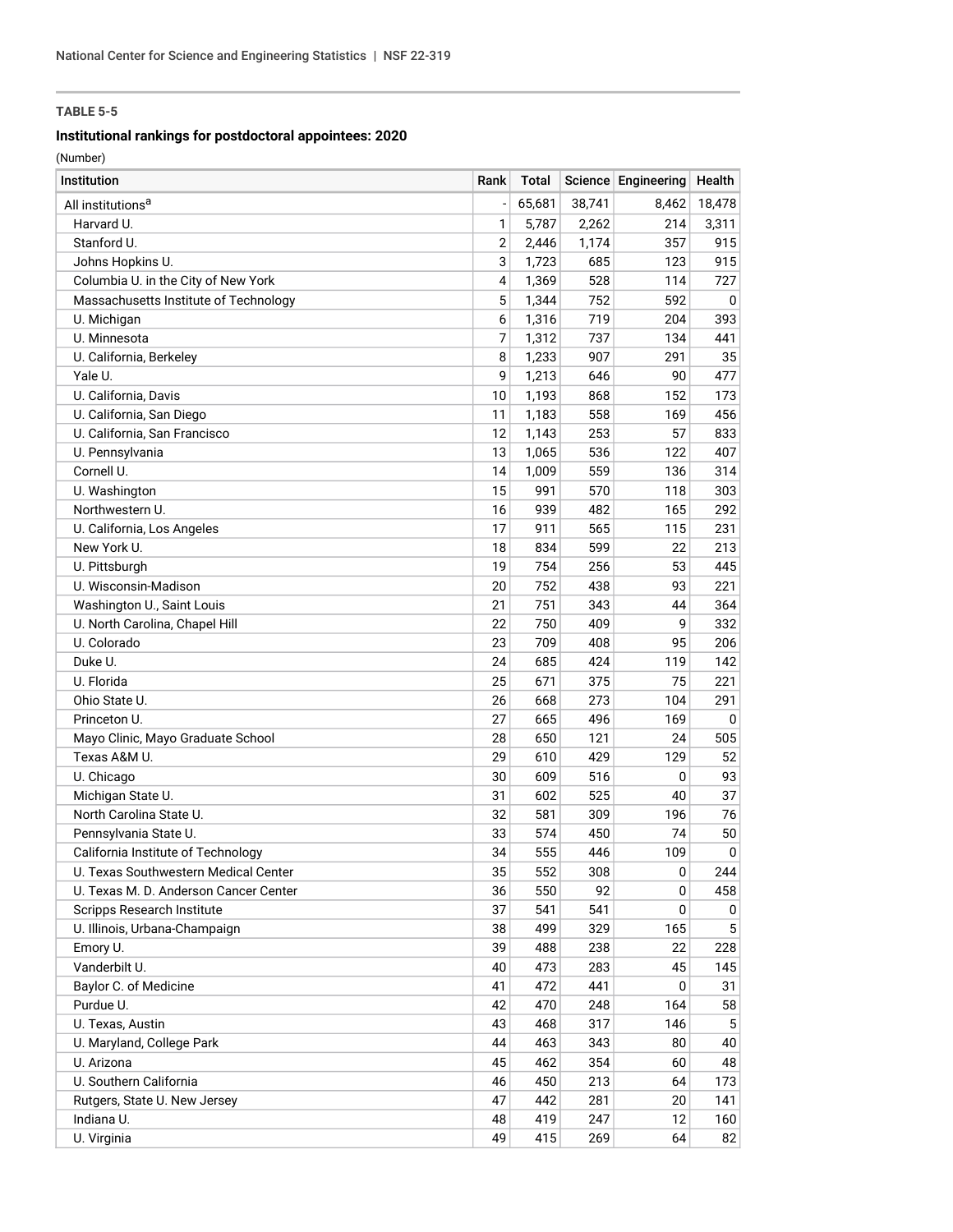## **Institutional rankings for postdoctoral appointees: 2020**

| <b>Institution</b>                                                     | Rank | Total |          | Science Engineering | Health         |
|------------------------------------------------------------------------|------|-------|----------|---------------------|----------------|
| U. California, Irvine                                                  | 50   | 389   | 257      | 64                  | 68             |
| U. Utah                                                                | 51   | 353   | 224      | 36                  | 93             |
| Georgia Institute of Technology                                        | 52   | 346   | 145      | 201                 | $\mathbf 0$    |
| U. California, Santa Barbara                                           | 53   | 313   | 210      | 103                 | 0              |
| SUNY, U. Buffalo                                                       | 54   | 311   | 233      | 38                  | 40             |
| U. Iowa                                                                | 55   | 294   | 128      | 25                  | 141            |
| U. Cincinnati                                                          | 56   | 293   | 68       | 12                  | 213            |
| SUNY, Stony Brook U.                                                   | 57   | 292   | 216      | 28                  | 48             |
| U. South Florida, Tampa                                                | 57   | 292   | 222      | 24                  | 46             |
| Arizona State U.                                                       | 59   | 289   | 210      | 73                  | 6              |
| Boston U.                                                              | 60   | 284   | 172      | 45                  | 67             |
| U. California, Riverside                                               | 61   | 276   | 233      | 43                  | 0              |
| lowa State U.                                                          | 62   | 275   | 221      | 53                  | 1              |
| U. Alabama, Birmingham                                                 | 63   | 272   | 126      | 5                   | 141            |
| U. Massachusetts, Medical School                                       | 63   | 272   | 272      | 0                   | 0              |
| U. Georgia                                                             | 65   | 269   | 227      | 12                  | 30             |
| Colorado State U., Fort Collins                                        | 66   | 265   | 225      | 20                  | 20             |
| Albert Einstein C. of Medicine                                         | 67   | 261   | 177      | 0                   | 84             |
| Oregon Health and Science U.                                           | 68   | 259   | 204      | 11                  | 44             |
| Brown U.                                                               | 69   | 258   | 203      | 34                  | 21             |
| U. Kentucky                                                            | 70   | 254   | 202      | 23                  | 29             |
| Rockefeller U.                                                         | 71   | 248   | 248      | 0                   | 0              |
| U. Miami                                                               | 72   | 244   | 123      | 4                   | 117            |
| U. Connecticut                                                         | 73   | 242   | 160      | 33                  | 49             |
| Florida International U.                                               | 74   | 235   | 146      | 62                  | 27             |
| U. Houston                                                             | 74   | 235   | 132      | 85                  | 18             |
| Florida State U.                                                       | 76   | 233   | 212      | 21                  | 0              |
| Virginia Polytechnic Institute and State U.                            | 77   | 222   | 151      | 69                  | $\overline{2}$ |
| Carnegie Mellon U.                                                     | 78   | 221   | 135      | 86                  | 0              |
| U. Illinois, Chicago                                                   | 79   | 220   | 99       | 20                  | 101            |
| Case Western Reserve U.                                                | 80   | 216   | 136      | 28                  | 52             |
| U. Texas Health Science Center, Houston                                | 80   | 216   | $\Omega$ | 0                   | 216            |
| U. Oklahoma                                                            | 82   | 215   | 125      | 35                  | 55             |
| U. Missouri, Columbia                                                  | 83   | 213   | 144      | 17                  | 52             |
| Rice U.                                                                | 84   | 208   | 122      | 86                  | 0              |
| U. Rochester                                                           | 85   | 207   | 113      | 15                  | 79             |
| Oregon State U.                                                        | 86   | 205   | 166      | 20                  | 19             |
| Virginia Commonwealth U.                                               | 86   | 205   | 94       | 27                  | 84             |
| Louisiana State U.                                                     | 88   | 196   | 187      | 8                   | 1              |
| Tufts U.                                                               | 89   | 182   | 121      | 52                  | 9              |
| City of Hope, Irell and Manella Graduate School of Biological Sciences | 90   | 181   | 181      | 0                   | 0              |
| Washington State U.                                                    | 90   | 181   | 127      | 35                  | 19             |
| U. Hawaii, Manoa                                                       | 92   | 180   | 144      | 19                  | 17             |
| U. Texas Health Science Center, San Antonio                            | 93   | 176   | 112      | 0                   | 64             |
| U. Nebraska-Lincoln                                                    | 94   | 174   | 134      | 39                  | $\mathbf{1}$   |
| U. Kansas                                                              | 95   | 170   | 95       | 12                  | 63             |
| Northeastern U.                                                        | 96   | 169   | 90       | 40                  | 39             |
| Dartmouth C.                                                           | 97   | 165   | 150      | 12                  | 3              |
| Cedars-Sinai Medical Center                                            | 98   | 159   | 159      | 0                   | 0              |
| Georgetown U.                                                          | 99   | 158   | 156      | 0                   | $\overline{2}$ |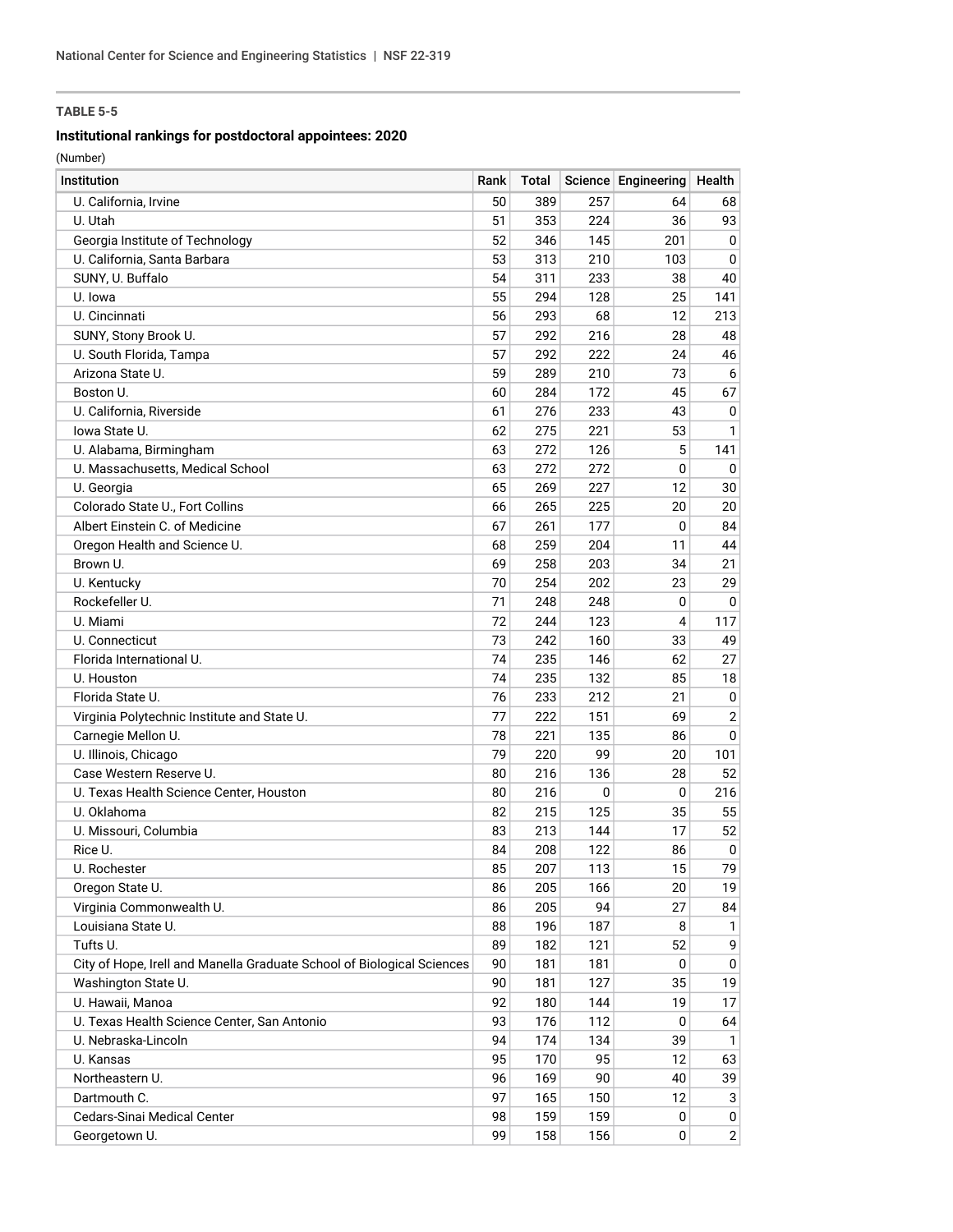## **Institutional rankings for postdoctoral appointees: 2020**

| <b>Institution</b>                         | Rank | Total |     | Science Engineering | Health         |
|--------------------------------------------|------|-------|-----|---------------------|----------------|
| U. Delaware                                | 99   | 158   | 89  | 62                  | 7              |
| U. Massachusetts, Amherst                  | 101  | 152   | 109 | 41                  | $\sqrt{2}$     |
| U. Tennessee, Knoxville                    | 101  | 152   | 89  | 61                  | $\sqrt{2}$     |
| U. Notre Dame                              | 103  | 149   | 92  | 57                  | $\pmb{0}$      |
| <b>Cold Spring Harbor Laboratory</b>       | 104  | 148   | 148 | 0                   | $\mathbf 0$    |
| Tulane U.                                  | 105  | 144   | 95  | 5                   | 44             |
| U. Central Florida                         | 106  | 142   | 68  | 72                  | $\overline{2}$ |
| Wake Forest U.                             | 107  | 137   | 78  | 16                  | 43             |
| Medical U. South Carolina                  | 108  | 136   | 65  | 0                   | 71             |
| Thomas Jefferson U.                        | 108  | 136   | 68  | 0                   | 68             |
| U. Nebraska, Medical Center                | 110  | 131   | 51  | 0                   | 80             |
| Temple U.                                  | 111  | 123   | 93  | 13                  | 17             |
| Medical C. Wisconsin                       | 112  | 118   | 48  | 8                   | 62             |
| Georgia State U.                           | 113  | 117   | 115 | 0                   | $\overline{2}$ |
| Texas Tech U.                              | 114  | 116   | 75  | 32                  | 9              |
| Wayne State U.                             | 115  | 114   | 69  | 14                  | 31             |
| Auburn U.                                  | 116  | 109   | 79  | 21                  | 9              |
| George Washington U.                       | 117  | 107   | 63  | 23                  | 21             |
| Kansas State U.                            | 117  | 107   | 104 | 3                   | 0              |
| Clemson U.                                 | 119  | 104   | 66  | 36                  | $\overline{2}$ |
| U. Nevada, Reno                            | 120  | 103   | 90  | 12                  | $\mathbf{1}$   |
| Rush U.                                    | 121  | 102   | 98  | 0                   | 4              |
| U. Tennessee, Health Science Center        | 122  | 100   | 46  | 0                   | 54             |
| U. Texas, San Antonio                      | 123  | 99    | 82  | 15                  | $\overline{2}$ |
| Woods Hole Oceanographic Institution       | 124  | 96    | 84  | 12                  | 0              |
| U. South Carolina                          | 125  | 95    | 45  | 31                  | 19             |
| U. New Mexico                              | 126  | 92    | 63  | 19                  | 10             |
| U. Arkansas, Fayetteville                  | 127  | 90    | 65  | 24                  | $\mathbf{1}$   |
| New Jersey Institute of Technology         | 128  | 89    | 53  | 36                  | $\mathbf 0$    |
| Sanford-Burnham Medical Research Institute | 128  | 89    | 89  | 0                   | 0              |
| U. Mississippi                             | 130  | 83    | 47  | 3                   | 33             |
| U. Texas, Dallas                           | 130  | 83    | 39  | 36                  | 8              |
| Augusta U.                                 | 132  | 81    | 50  | 0                   | 31             |
| Brandeis U.                                | 132  | 81    | 81  | 0                   | 0              |
| U. Texas Medical Branch                    | 134  | 79    | 70  | 0                   | 9              |
| U. Oregon                                  | 135  | 77    | 75  | $\mathsf 0$         | $\overline{2}$ |
| U. Texas, Arlington                        | 135  | 77    | 39  | 32                  | 6              |
| U. Arkansas for Medical Sciences           | 137  | 74    | 55  | 1                   | 18             |
| Drexel U.                                  | 138  | 72    | 38  | 21                  | 13             |
| U. Vermont                                 | 138  | 72    | 47  | 7                   | 18             |
| U. Idaho                                   | 140  | 70    | 65  | 5                   | 0              |
| Syracuse U.                                | 141  | 68    | 56  | 12                  | 0              |
| SUNY, U. Albany                            | 142  | 66    | 28  | $\overline{2}$      | 36             |
| Colorado School of Mines                   | 143  | 65    | 15  | 50                  | 0              |
| Utah State U.                              | 143  | 65    | 52  | 10                  | 3              |
| Boston C.                                  | 145  | 64    | 62  | 0                   | $\sqrt{2}$     |
| Montana State U.                           | 146  | 61    | 54  | 7                   | $\pmb{0}$      |
| U. California, Merced                      | 147  | 60    | 44  | 13                  | 3              |
| Van Andel Institute                        | 147  | 60    | 60  | 0                   | 0              |
| U. Toledo                                  | 149  | 59    | 54  | $\mathbf 0$         | 5 <sup>1</sup> |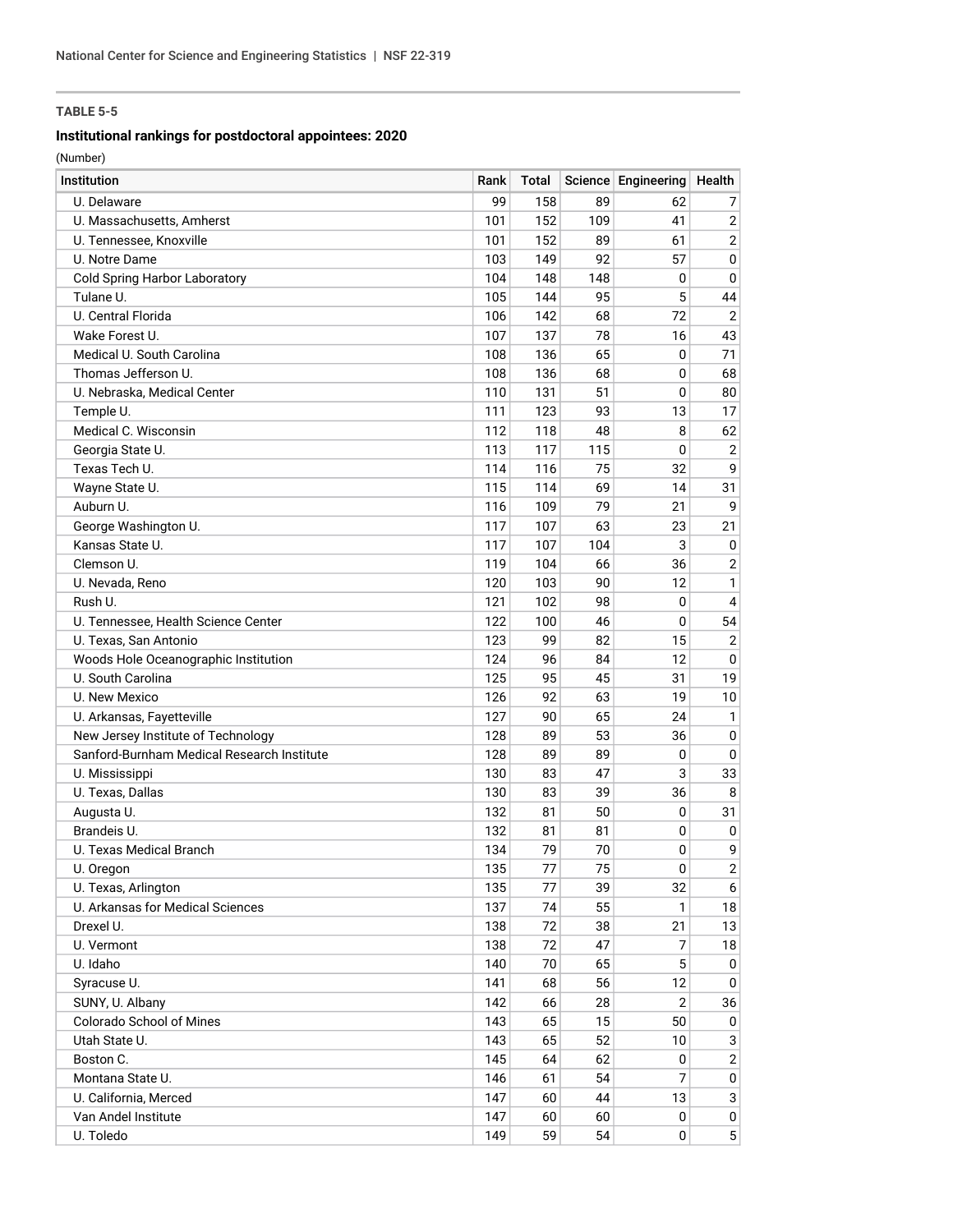## **Institutional rankings for postdoctoral appointees: 2020**

| Institution                                  | Rank | Total |    | Science Engineering | Health         |
|----------------------------------------------|------|-------|----|---------------------|----------------|
| North Dakota State U.                        | 150  | 53    | 45 | 4                   | 4              |
| West Virginia U.                             | 150  | 53    | 46 | 5                   | $\sqrt{2}$     |
| CUNY, City C.                                | 152  | 52    | 30 | 22                  | 0              |
| George Mason U.                              | 153  | 51    | 38 | 12                  | 1              |
| U. Wisconsin-Milwaukee                       | 153  | 51    | 38 | 13                  | $\pmb{0}$      |
| Oklahoma State U.                            | 155  | 50    | 37 | 13                  | 0              |
| U. Louisville                                | 155  | 50    | 24 | 0                   | 26             |
| U. Montana                                   | 155  | 50    | 39 | 0                   | 11             |
| U. New Hampshire                             | 155  | 50    | 43 | 7                   | 0              |
| Uniformed Services U. of the Health Sciences | 155  | 50    | 50 | 0                   | $\mathbf 0$    |
| Baylor U.                                    | 160  | 48    | 44 | 4                   | $\Omega$       |
| Loyola U., Chicago                           | 161  | 47    | 24 | 0                   | 23             |
| U. North Dakota                              | 161  | 47    | 41 | $\overline{2}$      | 4              |
| Lehigh U.                                    | 163  | 45    | 20 | 25                  | $\mathbf 0$    |
| U. Alabama, Tuscaloosa                       | 164  | 44    | 19 | 25                  | $\mathbf 0$    |
| U. Louisiana, Lafayette                      | 164  | 44    | 39 | 5                   | 0              |
| Florida Atlantic U.                          | 166  | 43    | 34 | 8                   | $\mathbf{1}$   |
| Mississippi State U.                         | 166  | 43    | 30 | 13                  | 0              |
| Northern Arizona U.                          | 166  | 43    | 41 | 1                   | 1              |
| Old Dominion U.                              | 166  | 43    | 32 | 7                   | 4              |
| U. Rhode Island                              | 166  | 43    | 32 | 1                   | 10             |
| Eastern Virginia Medical School              | 171  | 41    | 11 | 0                   | 30             |
| U. Alaska, Fairbanks                         | 171  | 41    | 37 | 4                   | 0              |
| U. Massachusetts, Lowell                     | 171  | 41    | 21 | 19                  | 1              |
| U. North Texas, Denton                       | 174  | 40    | 28 | 12                  | $\mathbf 0$    |
| U. Wyoming                                   | 175  | 39    | 23 | 16                  | $\mathbf 0$    |
| Howard U.                                    | 176  | 38    | 29 | 3                   | 6              |
| New Mexico State U.                          | 176  | 38    | 28 | 10                  | 0              |
| Stevens Institute of Technology              | 178  | 37    | 9  | 28                  | 0              |
| U. Memphis                                   | 178  | 37    | 17 | 16                  | $\overline{4}$ |
| Worcester Polytechnic Institute              | 178  | 37    | 19 | 18                  | $\mathbf 0$    |
| American Museum of Natural History           | 181  | 35    | 35 | 0                   | $\mathbf 0$    |
| Southern Methodist U.                        | 181  | 35    | 24 | 11                  | $\mathbf 0$    |
| U. Texas, El Paso                            | 181  | 35    | 26 | 9                   | 0              |
| Missouri U. of Science and Technology        | 184  | 34    | 12 | 22                  | 0              |
| Saint Louis U.                               | 185  | 32    | 31 | $\pmb{0}$           | 1              |
| SUNY, Binghamton U.                          | 185  | 32    | 26 | 6                   | 0              |
| Chapman U.                                   | 187  | 29    | 21 | 0                   | 8              |
| Jackson State U.                             | 187  | 29    | 29 | 0                   | 0              |
| San Diego State U.                           | 187  | 29    | 23 | 4                   | $\mathbf{2}$   |
| U. Maryland, Baltimore County                | 187  | 29    | 24 | 5                   | 0              |
| U. North Carolina, Charlotte                 | 187  | 29    | 22 | 5                   | $\overline{c}$ |
| U. South Alabama                             | 187  | 29    | 26 | 3                   | 0              |
| Boise State U.                               | 193  | 28    | 13 | 15                  | 0              |
| Catholic U. of America                       | 193  | 28    | 28 | 0                   | 0              |
| SUNY, Upstate Medical U.                     | 193  | 28    | 17 | 0                   | 11             |
| Albany Medical C.                            | 196  | 26    | 26 | 0                   | 0              |
| C. of William and Mary                       | 196  | 26    | 26 | 0                   | 0              |
| U. Nevada, Las Vegas                         | 196  | 26    | 21 | $\sqrt{2}$          | 3              |
| U. Southern Mississippi                      | 199  | 25    | 16 | 7                   | $2\vert$       |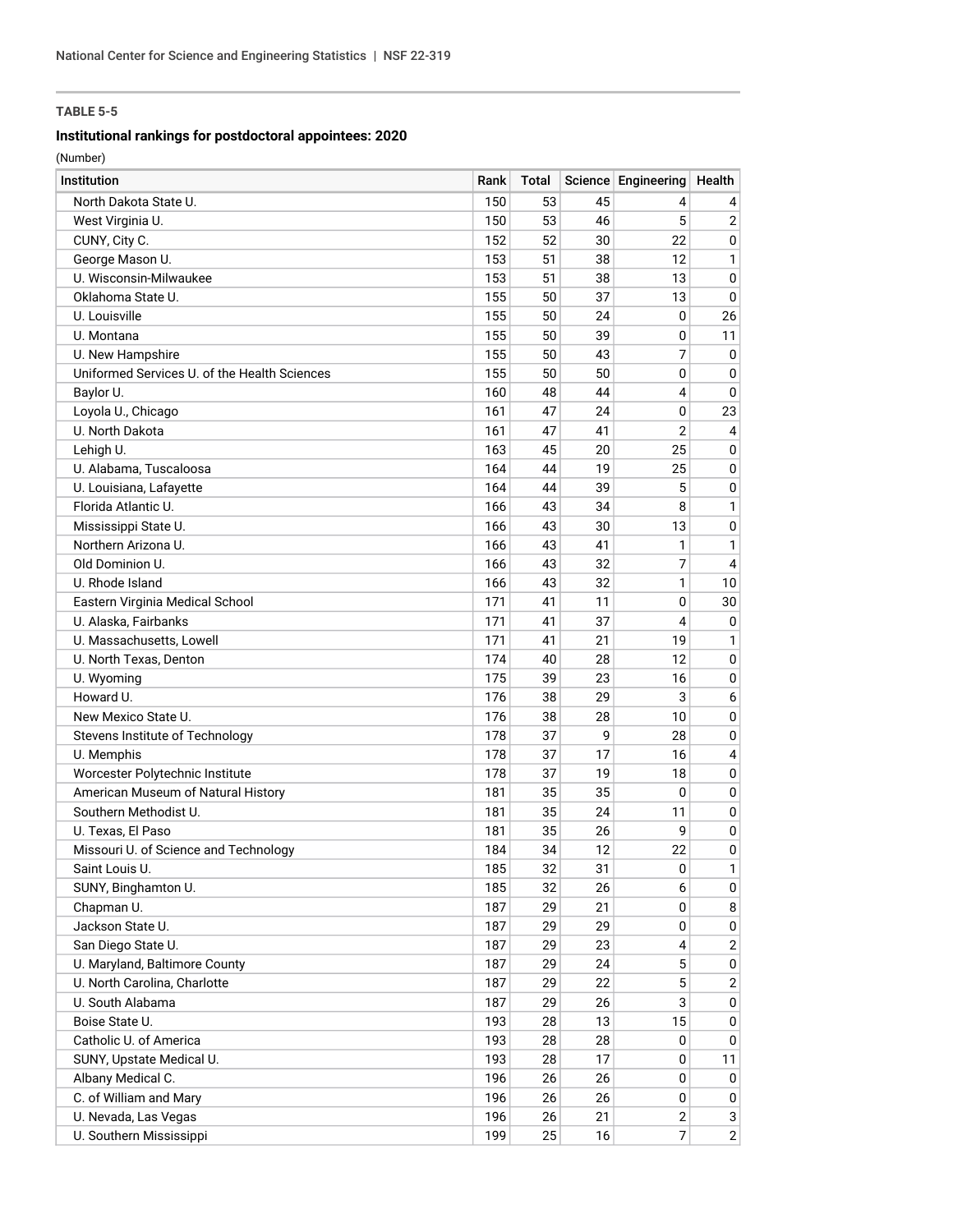## **Institutional rankings for postdoctoral appointees: 2020**

| Institution                                        | Rank | Total |                | Science Engineering Health |                |
|----------------------------------------------------|------|-------|----------------|----------------------------|----------------|
| Ohio U.                                            | 200  | 24    | 16             | 3                          | 5              |
| Rochester Institute of Technology                  | 200  | 24    | 21             | 3                          | 0 <sup>1</sup> |
| U. North Carolina, Greensboro                      | 200  | 24    | 22             | 0                          | $\overline{2}$ |
| U. North Texas, Health Science Center              | 200  | 24    | 24             | 0                          | 0              |
| Marquette U.                                       | 204  | 23    | 11             | 6                          | 6              |
| Northeastern Ohio Universities, C. of Medicine     | 204  | 23    | 19             | 0                          | 4              |
| South Dakota State U.                              | 204  | 23    | 20             | $\overline{2}$             | $\mathbf{1}$   |
| East Carolina U.                                   | 207  | 22    | 16             | 3                          | 3              |
| Loma Linda U.                                      | 207  | 22    | 22             | 0                          | $\overline{0}$ |
| Texas State U.                                     | 207  | 22    | 19             | 3                          | $\overline{0}$ |
| Wesleyan U.                                        | 210  | 21    | 21             | 0                          | 0              |
| Northern Illinois U.                               | 211  | 19    | 16             | $\overline{2}$             | 1              |
| U. Alabama, Huntsville                             | 211  | 19    | 16             | 3                          | 0              |
| U. Maine                                           | 211  | 19    | 15             | 4                          | 0              |
| Creighton U.                                       | 214  | 18    | 16             | 0                          | $2 \nvert$     |
| Oklahoma State U., Center for Health Sciences      | 214  | 18    | 17             | 0                          | 1              |
| Santa Clara U.                                     | 214  | 18    | 16             | 2                          | 0              |
| Marshall U.                                        | 217  | 17    | 12             | 1                          | 4              |
| North Carolina Agricultural and Technical State U. | 217  | 17    | 11             | 6                          | 0              |
| Kent State U.                                      | 219  | 16    | 15             | 0                          | $\mathbf{1}$   |
| Louisiana Tech U.                                  | 219  | 16    | 6              | 10                         | 0              |
| U. Missouri, Kansas City                           | 219  | 16    | 4              | 0                          | 12             |
| Air Force Institute of Technology                  | 222  | 15    | 0              | 15                         | 0              |
| Central Michigan U.                                | 222  | 15    | 11             | 1                          | 3              |
| Clarkson U.                                        | 224  | 14    | 3              | 11                         | 0              |
| Michigan Technological U.                          | 224  | 14    | 5              | 9                          | 0              |
| Villanova U.                                       | 224  | 14    | 11             | 3                          | 0              |
| U. Denver                                          | 227  | 13    | 10             | 3                          | 0              |
| New York Medical C.                                | 228  | 12    | 12             | 0                          | 0              |
| SUNY, Downstate Medical Center                     | 228  | 12    | 3              | 0                          | 9              |
| U. Akron                                           | 228  | 12    | 8              | 4                          | 0              |
| U. South Dakota                                    | 228  | 12    | 11             | 1                          | $\overline{0}$ |
| Clark U.                                           | 232  | 11    | 11             | 0                          | $\overline{0}$ |
| Meharry Medical C.                                 | 232  | 11    | 11             | 0                          | 0              |
| Naval Postgraduate School                          | 232  | 11    | 8              | 3                          | 0              |
| U. Tulsa                                           | 232  | 11    | $\overline{2}$ | 9                          | 0              |
| Bowling Green State U.                             | 236  | 10    | 10             | 0                          | 0 <sup>1</sup> |
| Miami U.                                           | 236  | 10    | 10             | 0                          | 0 <sup>1</sup> |
| New School                                         | 236  | 10    | 10             | 0                          | 0              |
| Portland State U.                                  | 236  | 10    | 6              | 4                          | 0              |
| Rosalind Franklin U. of Medicine and Science       | 236  | 10    | 10             | 0                          | 0              |
| Texas A&M U.-Corpus Christi                        | 236  | 10    | 10             | 0                          | 0              |
| U. Alaska, Anchorage                               | 236  | 10    | 10             | 0                          | 0 <sup>1</sup> |
| U. Dayton                                          | 236  | 10    | 3              | 7                          | 0              |
| Kennesaw State U.                                  | 244  | 9     | 7              | 0                          | $\overline{2}$ |
| Nova Southeastern U.                               | 244  | 9     | 9              | 0                          | 0 <sup>1</sup> |
| SUNY, Polytechnic Institute                        | 244  | 9     | 0              | 9                          | 0 <sup>1</sup> |
| U. Massachusetts, Boston                           | 244  | 9     | 9              | 0                          | 0              |
| U. Puerto Rico, Medical Sciences Campus            | 244  | 9     | 7              | 0                          | 2              |
| Texas A&M U.-Kingsville                            | 249  | 8     | 4              | 4                          | 0              |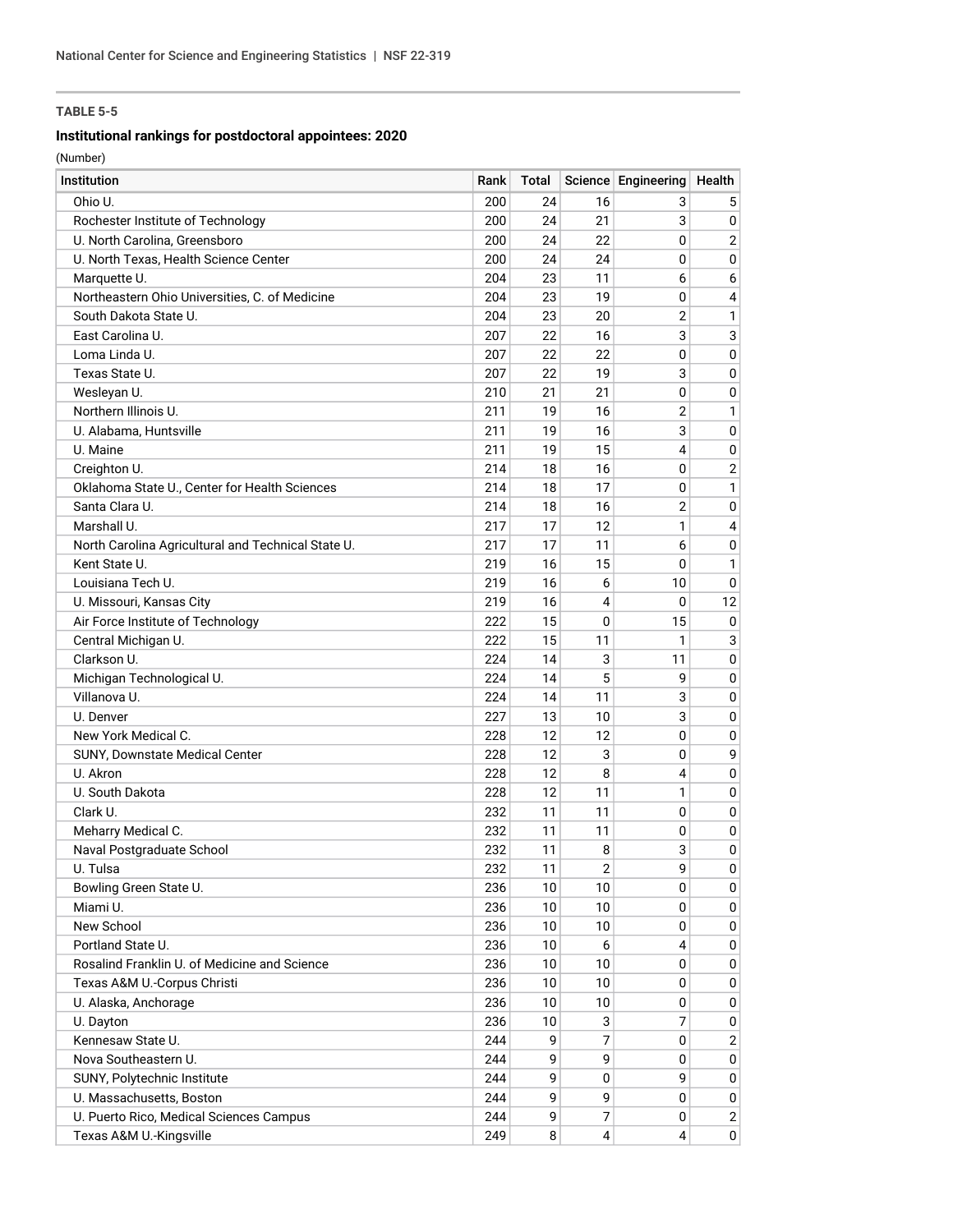## **Institutional rankings for postdoctoral appointees: 2020**

| Western Michigan U.<br>249<br>8<br>7<br>0<br>1<br>East Tennessee State U.<br>7<br>251<br>1<br>0<br>6<br>Morehouse School of Medicine<br>7<br>251<br>7<br>0<br>0<br>7<br>6<br>1<br>251<br>0<br>Morgan State U.<br>7<br>6<br>San Francisco State U.<br>251<br>0<br>1<br>7<br>7<br>U. Puerto Rico, Rio Piedras<br>251<br>0<br>$\mathbf 0$<br>6<br>Rowan U.<br>256<br>6<br>0<br>$\mathbf 0$<br>Smith C.<br>256<br>6<br>6<br>0<br>0<br>6<br>4<br>$\overline{2}$<br>Tuskegee U.<br>256<br>$\mathbf 0$<br>5<br>5<br>Claremont Graduate U.<br>259<br>0<br>$\mathbf 0$<br>5<br>5<br>CUNY, Brooklyn C.<br>259<br>0<br>$\mathbf 0$<br>5<br>$\overline{2}$<br>3<br>Florida Institute of Technology<br>259<br>$\mathbf 0$<br>Loyola Marymount U.<br>5<br>5<br>259<br>0<br>$\mathbf 0$<br>Montana Tech of U. Montana<br>5<br>$\overline{2}$<br>3<br>259<br>0<br>5<br>4<br>1<br>Southern Illinois U., Carbondale<br>259<br>$\mathbf 0$<br>Texas Christian U.<br>5<br>5<br>259<br>0<br>0<br>5<br>5<br>Toyota Technological Institute, Chicago<br>259<br>0<br>$\mathbf 0$<br>5<br>U. Missouri, Saint Louis<br>5<br>259<br>$\mathbf 0$<br>$\mathbf 0$<br>3<br>5<br>$\overline{2}$<br>U. Puerto Rico, Mayaguez<br>259<br>$\mathbf 0$<br>Western U. of Health Sciences<br>3<br>259<br>5<br>$\overline{2}$<br>0<br>5<br>Wright State U.<br>5<br>259<br>0<br>$\mathbf 0$<br>A. T. Still U.<br>4<br>4<br>271<br>$\mathbf 0$<br>0<br>Albany C. of Pharmacy and Health Sciences<br>271<br>4<br>0<br>0<br>4<br>American U.<br>271<br>4<br>4<br>0<br>$\mathbf 0$<br>Arkansas State U.<br>271<br>4<br>4<br>0<br>$\mathbf 0$<br>DePaul U.<br>271<br>4<br>4<br>0<br>0<br>4<br>271<br>4<br>0<br>$\mathbf 0$<br>Hampton U.<br>Illinois State U.<br>4<br>271<br>4<br>0<br>$\mathbf 0$<br>$\overline{2}$<br>$\overline{2}$<br>Keck Graduate Institute<br>271<br>4<br>0<br>4<br>271<br>4<br>0<br>0<br>Mount Holyoke C.<br>Oakland U.<br>3<br>271<br>4<br>0<br>1<br>Southern U. and A&M C.<br>4<br>3<br>1<br>271<br>$\mathbf 0$<br>4<br>U. Arkansas, Little Rock<br>271<br>4<br>0<br>$\mathbf 0$<br>4<br>U. Nebraska, Omaha<br>271<br>4<br>0<br>$\pmb{0}$<br>4<br>0<br>U. North Carolina, Wilmington<br>271<br>4<br>0<br>271<br>U. San Diego<br>$\pmb{0}$<br>0<br>4<br>4<br>3<br>3<br>Embry-Riddle Aeronautical U.<br>0<br>286<br>0<br>Florida A&M U.<br>3<br>286<br>0<br>$\overline{c}$<br>1<br>3<br>Idaho State U.<br>3<br>286<br>0<br>0<br>Mercer U.<br>3<br>3<br>286<br>0<br>0<br>Midwestern U.<br>3<br>$\mathbf 0$<br>3<br>286<br>0<br>Murray State U.<br>286<br>3<br>3<br>$\mathbf 0$<br>0<br>3<br>3<br>Texas A&M U.-Commerce<br>286<br>0<br>0<br>3<br>3<br>Trinity U.<br>286<br>0<br>0<br>3<br>3<br>U. Maryland, Eastern Shore<br>286<br>0<br>0<br>3<br>U. New England<br>286<br>1<br>$\mathbf{2}$<br>0<br>3<br>3<br>West Virginia State U.<br>286<br>0<br>0<br>Williams C.<br>3<br>3<br>286<br>0<br>0<br>Alfred U.<br>2<br>298<br>$\mathbf 0$<br>2<br>0 | Institution   | Rank | <b>Total</b>   |                | Science Engineering | Health           |
|-----------------------------------------------------------------------------------------------------------------------------------------------------------------------------------------------------------------------------------------------------------------------------------------------------------------------------------------------------------------------------------------------------------------------------------------------------------------------------------------------------------------------------------------------------------------------------------------------------------------------------------------------------------------------------------------------------------------------------------------------------------------------------------------------------------------------------------------------------------------------------------------------------------------------------------------------------------------------------------------------------------------------------------------------------------------------------------------------------------------------------------------------------------------------------------------------------------------------------------------------------------------------------------------------------------------------------------------------------------------------------------------------------------------------------------------------------------------------------------------------------------------------------------------------------------------------------------------------------------------------------------------------------------------------------------------------------------------------------------------------------------------------------------------------------------------------------------------------------------------------------------------------------------------------------------------------------------------------------------------------------------------------------------------------------------------------------------------------------------------------------------------------------------------------------------------------------------------------------------------------------------------------------------------------------------------------------------------------------------------------------------------------------------------------------------------------------------------------------------------------------------------------------------------------------------------------------------------------------------------------------------------------------------------------------------------------------------------------------------------------------------------------------------------------------------------------------------------------------------------------------------------------------------------------------|---------------|------|----------------|----------------|---------------------|------------------|
|                                                                                                                                                                                                                                                                                                                                                                                                                                                                                                                                                                                                                                                                                                                                                                                                                                                                                                                                                                                                                                                                                                                                                                                                                                                                                                                                                                                                                                                                                                                                                                                                                                                                                                                                                                                                                                                                                                                                                                                                                                                                                                                                                                                                                                                                                                                                                                                                                                                                                                                                                                                                                                                                                                                                                                                                                                                                                                                             |               |      |                |                |                     |                  |
|                                                                                                                                                                                                                                                                                                                                                                                                                                                                                                                                                                                                                                                                                                                                                                                                                                                                                                                                                                                                                                                                                                                                                                                                                                                                                                                                                                                                                                                                                                                                                                                                                                                                                                                                                                                                                                                                                                                                                                                                                                                                                                                                                                                                                                                                                                                                                                                                                                                                                                                                                                                                                                                                                                                                                                                                                                                                                                                             |               |      |                |                |                     |                  |
|                                                                                                                                                                                                                                                                                                                                                                                                                                                                                                                                                                                                                                                                                                                                                                                                                                                                                                                                                                                                                                                                                                                                                                                                                                                                                                                                                                                                                                                                                                                                                                                                                                                                                                                                                                                                                                                                                                                                                                                                                                                                                                                                                                                                                                                                                                                                                                                                                                                                                                                                                                                                                                                                                                                                                                                                                                                                                                                             |               |      |                |                |                     |                  |
|                                                                                                                                                                                                                                                                                                                                                                                                                                                                                                                                                                                                                                                                                                                                                                                                                                                                                                                                                                                                                                                                                                                                                                                                                                                                                                                                                                                                                                                                                                                                                                                                                                                                                                                                                                                                                                                                                                                                                                                                                                                                                                                                                                                                                                                                                                                                                                                                                                                                                                                                                                                                                                                                                                                                                                                                                                                                                                                             |               |      |                |                |                     |                  |
|                                                                                                                                                                                                                                                                                                                                                                                                                                                                                                                                                                                                                                                                                                                                                                                                                                                                                                                                                                                                                                                                                                                                                                                                                                                                                                                                                                                                                                                                                                                                                                                                                                                                                                                                                                                                                                                                                                                                                                                                                                                                                                                                                                                                                                                                                                                                                                                                                                                                                                                                                                                                                                                                                                                                                                                                                                                                                                                             |               |      |                |                |                     |                  |
|                                                                                                                                                                                                                                                                                                                                                                                                                                                                                                                                                                                                                                                                                                                                                                                                                                                                                                                                                                                                                                                                                                                                                                                                                                                                                                                                                                                                                                                                                                                                                                                                                                                                                                                                                                                                                                                                                                                                                                                                                                                                                                                                                                                                                                                                                                                                                                                                                                                                                                                                                                                                                                                                                                                                                                                                                                                                                                                             |               |      |                |                |                     |                  |
|                                                                                                                                                                                                                                                                                                                                                                                                                                                                                                                                                                                                                                                                                                                                                                                                                                                                                                                                                                                                                                                                                                                                                                                                                                                                                                                                                                                                                                                                                                                                                                                                                                                                                                                                                                                                                                                                                                                                                                                                                                                                                                                                                                                                                                                                                                                                                                                                                                                                                                                                                                                                                                                                                                                                                                                                                                                                                                                             |               |      |                |                |                     |                  |
|                                                                                                                                                                                                                                                                                                                                                                                                                                                                                                                                                                                                                                                                                                                                                                                                                                                                                                                                                                                                                                                                                                                                                                                                                                                                                                                                                                                                                                                                                                                                                                                                                                                                                                                                                                                                                                                                                                                                                                                                                                                                                                                                                                                                                                                                                                                                                                                                                                                                                                                                                                                                                                                                                                                                                                                                                                                                                                                             |               |      |                |                |                     |                  |
|                                                                                                                                                                                                                                                                                                                                                                                                                                                                                                                                                                                                                                                                                                                                                                                                                                                                                                                                                                                                                                                                                                                                                                                                                                                                                                                                                                                                                                                                                                                                                                                                                                                                                                                                                                                                                                                                                                                                                                                                                                                                                                                                                                                                                                                                                                                                                                                                                                                                                                                                                                                                                                                                                                                                                                                                                                                                                                                             |               |      |                |                |                     |                  |
|                                                                                                                                                                                                                                                                                                                                                                                                                                                                                                                                                                                                                                                                                                                                                                                                                                                                                                                                                                                                                                                                                                                                                                                                                                                                                                                                                                                                                                                                                                                                                                                                                                                                                                                                                                                                                                                                                                                                                                                                                                                                                                                                                                                                                                                                                                                                                                                                                                                                                                                                                                                                                                                                                                                                                                                                                                                                                                                             |               |      |                |                |                     |                  |
|                                                                                                                                                                                                                                                                                                                                                                                                                                                                                                                                                                                                                                                                                                                                                                                                                                                                                                                                                                                                                                                                                                                                                                                                                                                                                                                                                                                                                                                                                                                                                                                                                                                                                                                                                                                                                                                                                                                                                                                                                                                                                                                                                                                                                                                                                                                                                                                                                                                                                                                                                                                                                                                                                                                                                                                                                                                                                                                             |               |      |                |                |                     |                  |
|                                                                                                                                                                                                                                                                                                                                                                                                                                                                                                                                                                                                                                                                                                                                                                                                                                                                                                                                                                                                                                                                                                                                                                                                                                                                                                                                                                                                                                                                                                                                                                                                                                                                                                                                                                                                                                                                                                                                                                                                                                                                                                                                                                                                                                                                                                                                                                                                                                                                                                                                                                                                                                                                                                                                                                                                                                                                                                                             |               |      |                |                |                     |                  |
|                                                                                                                                                                                                                                                                                                                                                                                                                                                                                                                                                                                                                                                                                                                                                                                                                                                                                                                                                                                                                                                                                                                                                                                                                                                                                                                                                                                                                                                                                                                                                                                                                                                                                                                                                                                                                                                                                                                                                                                                                                                                                                                                                                                                                                                                                                                                                                                                                                                                                                                                                                                                                                                                                                                                                                                                                                                                                                                             |               |      |                |                |                     |                  |
|                                                                                                                                                                                                                                                                                                                                                                                                                                                                                                                                                                                                                                                                                                                                                                                                                                                                                                                                                                                                                                                                                                                                                                                                                                                                                                                                                                                                                                                                                                                                                                                                                                                                                                                                                                                                                                                                                                                                                                                                                                                                                                                                                                                                                                                                                                                                                                                                                                                                                                                                                                                                                                                                                                                                                                                                                                                                                                                             |               |      |                |                |                     |                  |
|                                                                                                                                                                                                                                                                                                                                                                                                                                                                                                                                                                                                                                                                                                                                                                                                                                                                                                                                                                                                                                                                                                                                                                                                                                                                                                                                                                                                                                                                                                                                                                                                                                                                                                                                                                                                                                                                                                                                                                                                                                                                                                                                                                                                                                                                                                                                                                                                                                                                                                                                                                                                                                                                                                                                                                                                                                                                                                                             |               |      |                |                |                     |                  |
|                                                                                                                                                                                                                                                                                                                                                                                                                                                                                                                                                                                                                                                                                                                                                                                                                                                                                                                                                                                                                                                                                                                                                                                                                                                                                                                                                                                                                                                                                                                                                                                                                                                                                                                                                                                                                                                                                                                                                                                                                                                                                                                                                                                                                                                                                                                                                                                                                                                                                                                                                                                                                                                                                                                                                                                                                                                                                                                             |               |      |                |                |                     |                  |
|                                                                                                                                                                                                                                                                                                                                                                                                                                                                                                                                                                                                                                                                                                                                                                                                                                                                                                                                                                                                                                                                                                                                                                                                                                                                                                                                                                                                                                                                                                                                                                                                                                                                                                                                                                                                                                                                                                                                                                                                                                                                                                                                                                                                                                                                                                                                                                                                                                                                                                                                                                                                                                                                                                                                                                                                                                                                                                                             |               |      |                |                |                     |                  |
|                                                                                                                                                                                                                                                                                                                                                                                                                                                                                                                                                                                                                                                                                                                                                                                                                                                                                                                                                                                                                                                                                                                                                                                                                                                                                                                                                                                                                                                                                                                                                                                                                                                                                                                                                                                                                                                                                                                                                                                                                                                                                                                                                                                                                                                                                                                                                                                                                                                                                                                                                                                                                                                                                                                                                                                                                                                                                                                             |               |      |                |                |                     |                  |
|                                                                                                                                                                                                                                                                                                                                                                                                                                                                                                                                                                                                                                                                                                                                                                                                                                                                                                                                                                                                                                                                                                                                                                                                                                                                                                                                                                                                                                                                                                                                                                                                                                                                                                                                                                                                                                                                                                                                                                                                                                                                                                                                                                                                                                                                                                                                                                                                                                                                                                                                                                                                                                                                                                                                                                                                                                                                                                                             |               |      |                |                |                     |                  |
|                                                                                                                                                                                                                                                                                                                                                                                                                                                                                                                                                                                                                                                                                                                                                                                                                                                                                                                                                                                                                                                                                                                                                                                                                                                                                                                                                                                                                                                                                                                                                                                                                                                                                                                                                                                                                                                                                                                                                                                                                                                                                                                                                                                                                                                                                                                                                                                                                                                                                                                                                                                                                                                                                                                                                                                                                                                                                                                             |               |      |                |                |                     |                  |
|                                                                                                                                                                                                                                                                                                                                                                                                                                                                                                                                                                                                                                                                                                                                                                                                                                                                                                                                                                                                                                                                                                                                                                                                                                                                                                                                                                                                                                                                                                                                                                                                                                                                                                                                                                                                                                                                                                                                                                                                                                                                                                                                                                                                                                                                                                                                                                                                                                                                                                                                                                                                                                                                                                                                                                                                                                                                                                                             |               |      |                |                |                     |                  |
|                                                                                                                                                                                                                                                                                                                                                                                                                                                                                                                                                                                                                                                                                                                                                                                                                                                                                                                                                                                                                                                                                                                                                                                                                                                                                                                                                                                                                                                                                                                                                                                                                                                                                                                                                                                                                                                                                                                                                                                                                                                                                                                                                                                                                                                                                                                                                                                                                                                                                                                                                                                                                                                                                                                                                                                                                                                                                                                             |               |      |                |                |                     |                  |
|                                                                                                                                                                                                                                                                                                                                                                                                                                                                                                                                                                                                                                                                                                                                                                                                                                                                                                                                                                                                                                                                                                                                                                                                                                                                                                                                                                                                                                                                                                                                                                                                                                                                                                                                                                                                                                                                                                                                                                                                                                                                                                                                                                                                                                                                                                                                                                                                                                                                                                                                                                                                                                                                                                                                                                                                                                                                                                                             |               |      |                |                |                     |                  |
|                                                                                                                                                                                                                                                                                                                                                                                                                                                                                                                                                                                                                                                                                                                                                                                                                                                                                                                                                                                                                                                                                                                                                                                                                                                                                                                                                                                                                                                                                                                                                                                                                                                                                                                                                                                                                                                                                                                                                                                                                                                                                                                                                                                                                                                                                                                                                                                                                                                                                                                                                                                                                                                                                                                                                                                                                                                                                                                             |               |      |                |                |                     |                  |
|                                                                                                                                                                                                                                                                                                                                                                                                                                                                                                                                                                                                                                                                                                                                                                                                                                                                                                                                                                                                                                                                                                                                                                                                                                                                                                                                                                                                                                                                                                                                                                                                                                                                                                                                                                                                                                                                                                                                                                                                                                                                                                                                                                                                                                                                                                                                                                                                                                                                                                                                                                                                                                                                                                                                                                                                                                                                                                                             |               |      |                |                |                     |                  |
|                                                                                                                                                                                                                                                                                                                                                                                                                                                                                                                                                                                                                                                                                                                                                                                                                                                                                                                                                                                                                                                                                                                                                                                                                                                                                                                                                                                                                                                                                                                                                                                                                                                                                                                                                                                                                                                                                                                                                                                                                                                                                                                                                                                                                                                                                                                                                                                                                                                                                                                                                                                                                                                                                                                                                                                                                                                                                                                             |               |      |                |                |                     |                  |
|                                                                                                                                                                                                                                                                                                                                                                                                                                                                                                                                                                                                                                                                                                                                                                                                                                                                                                                                                                                                                                                                                                                                                                                                                                                                                                                                                                                                                                                                                                                                                                                                                                                                                                                                                                                                                                                                                                                                                                                                                                                                                                                                                                                                                                                                                                                                                                                                                                                                                                                                                                                                                                                                                                                                                                                                                                                                                                                             |               |      |                |                |                     |                  |
|                                                                                                                                                                                                                                                                                                                                                                                                                                                                                                                                                                                                                                                                                                                                                                                                                                                                                                                                                                                                                                                                                                                                                                                                                                                                                                                                                                                                                                                                                                                                                                                                                                                                                                                                                                                                                                                                                                                                                                                                                                                                                                                                                                                                                                                                                                                                                                                                                                                                                                                                                                                                                                                                                                                                                                                                                                                                                                                             |               |      |                |                |                     |                  |
|                                                                                                                                                                                                                                                                                                                                                                                                                                                                                                                                                                                                                                                                                                                                                                                                                                                                                                                                                                                                                                                                                                                                                                                                                                                                                                                                                                                                                                                                                                                                                                                                                                                                                                                                                                                                                                                                                                                                                                                                                                                                                                                                                                                                                                                                                                                                                                                                                                                                                                                                                                                                                                                                                                                                                                                                                                                                                                                             |               |      |                |                |                     |                  |
|                                                                                                                                                                                                                                                                                                                                                                                                                                                                                                                                                                                                                                                                                                                                                                                                                                                                                                                                                                                                                                                                                                                                                                                                                                                                                                                                                                                                                                                                                                                                                                                                                                                                                                                                                                                                                                                                                                                                                                                                                                                                                                                                                                                                                                                                                                                                                                                                                                                                                                                                                                                                                                                                                                                                                                                                                                                                                                                             |               |      |                |                |                     |                  |
|                                                                                                                                                                                                                                                                                                                                                                                                                                                                                                                                                                                                                                                                                                                                                                                                                                                                                                                                                                                                                                                                                                                                                                                                                                                                                                                                                                                                                                                                                                                                                                                                                                                                                                                                                                                                                                                                                                                                                                                                                                                                                                                                                                                                                                                                                                                                                                                                                                                                                                                                                                                                                                                                                                                                                                                                                                                                                                                             |               |      |                |                |                     |                  |
|                                                                                                                                                                                                                                                                                                                                                                                                                                                                                                                                                                                                                                                                                                                                                                                                                                                                                                                                                                                                                                                                                                                                                                                                                                                                                                                                                                                                                                                                                                                                                                                                                                                                                                                                                                                                                                                                                                                                                                                                                                                                                                                                                                                                                                                                                                                                                                                                                                                                                                                                                                                                                                                                                                                                                                                                                                                                                                                             |               |      |                |                |                     |                  |
|                                                                                                                                                                                                                                                                                                                                                                                                                                                                                                                                                                                                                                                                                                                                                                                                                                                                                                                                                                                                                                                                                                                                                                                                                                                                                                                                                                                                                                                                                                                                                                                                                                                                                                                                                                                                                                                                                                                                                                                                                                                                                                                                                                                                                                                                                                                                                                                                                                                                                                                                                                                                                                                                                                                                                                                                                                                                                                                             |               |      |                |                |                     |                  |
|                                                                                                                                                                                                                                                                                                                                                                                                                                                                                                                                                                                                                                                                                                                                                                                                                                                                                                                                                                                                                                                                                                                                                                                                                                                                                                                                                                                                                                                                                                                                                                                                                                                                                                                                                                                                                                                                                                                                                                                                                                                                                                                                                                                                                                                                                                                                                                                                                                                                                                                                                                                                                                                                                                                                                                                                                                                                                                                             |               |      |                |                |                     |                  |
|                                                                                                                                                                                                                                                                                                                                                                                                                                                                                                                                                                                                                                                                                                                                                                                                                                                                                                                                                                                                                                                                                                                                                                                                                                                                                                                                                                                                                                                                                                                                                                                                                                                                                                                                                                                                                                                                                                                                                                                                                                                                                                                                                                                                                                                                                                                                                                                                                                                                                                                                                                                                                                                                                                                                                                                                                                                                                                                             |               |      |                |                |                     |                  |
|                                                                                                                                                                                                                                                                                                                                                                                                                                                                                                                                                                                                                                                                                                                                                                                                                                                                                                                                                                                                                                                                                                                                                                                                                                                                                                                                                                                                                                                                                                                                                                                                                                                                                                                                                                                                                                                                                                                                                                                                                                                                                                                                                                                                                                                                                                                                                                                                                                                                                                                                                                                                                                                                                                                                                                                                                                                                                                                             |               |      |                |                |                     |                  |
|                                                                                                                                                                                                                                                                                                                                                                                                                                                                                                                                                                                                                                                                                                                                                                                                                                                                                                                                                                                                                                                                                                                                                                                                                                                                                                                                                                                                                                                                                                                                                                                                                                                                                                                                                                                                                                                                                                                                                                                                                                                                                                                                                                                                                                                                                                                                                                                                                                                                                                                                                                                                                                                                                                                                                                                                                                                                                                                             |               |      |                |                |                     |                  |
|                                                                                                                                                                                                                                                                                                                                                                                                                                                                                                                                                                                                                                                                                                                                                                                                                                                                                                                                                                                                                                                                                                                                                                                                                                                                                                                                                                                                                                                                                                                                                                                                                                                                                                                                                                                                                                                                                                                                                                                                                                                                                                                                                                                                                                                                                                                                                                                                                                                                                                                                                                                                                                                                                                                                                                                                                                                                                                                             |               |      |                |                |                     |                  |
|                                                                                                                                                                                                                                                                                                                                                                                                                                                                                                                                                                                                                                                                                                                                                                                                                                                                                                                                                                                                                                                                                                                                                                                                                                                                                                                                                                                                                                                                                                                                                                                                                                                                                                                                                                                                                                                                                                                                                                                                                                                                                                                                                                                                                                                                                                                                                                                                                                                                                                                                                                                                                                                                                                                                                                                                                                                                                                                             |               |      |                |                |                     |                  |
|                                                                                                                                                                                                                                                                                                                                                                                                                                                                                                                                                                                                                                                                                                                                                                                                                                                                                                                                                                                                                                                                                                                                                                                                                                                                                                                                                                                                                                                                                                                                                                                                                                                                                                                                                                                                                                                                                                                                                                                                                                                                                                                                                                                                                                                                                                                                                                                                                                                                                                                                                                                                                                                                                                                                                                                                                                                                                                                             |               |      |                |                |                     |                  |
|                                                                                                                                                                                                                                                                                                                                                                                                                                                                                                                                                                                                                                                                                                                                                                                                                                                                                                                                                                                                                                                                                                                                                                                                                                                                                                                                                                                                                                                                                                                                                                                                                                                                                                                                                                                                                                                                                                                                                                                                                                                                                                                                                                                                                                                                                                                                                                                                                                                                                                                                                                                                                                                                                                                                                                                                                                                                                                                             |               |      |                |                |                     |                  |
|                                                                                                                                                                                                                                                                                                                                                                                                                                                                                                                                                                                                                                                                                                                                                                                                                                                                                                                                                                                                                                                                                                                                                                                                                                                                                                                                                                                                                                                                                                                                                                                                                                                                                                                                                                                                                                                                                                                                                                                                                                                                                                                                                                                                                                                                                                                                                                                                                                                                                                                                                                                                                                                                                                                                                                                                                                                                                                                             |               |      |                |                |                     |                  |
|                                                                                                                                                                                                                                                                                                                                                                                                                                                                                                                                                                                                                                                                                                                                                                                                                                                                                                                                                                                                                                                                                                                                                                                                                                                                                                                                                                                                                                                                                                                                                                                                                                                                                                                                                                                                                                                                                                                                                                                                                                                                                                                                                                                                                                                                                                                                                                                                                                                                                                                                                                                                                                                                                                                                                                                                                                                                                                                             |               |      |                |                |                     |                  |
|                                                                                                                                                                                                                                                                                                                                                                                                                                                                                                                                                                                                                                                                                                                                                                                                                                                                                                                                                                                                                                                                                                                                                                                                                                                                                                                                                                                                                                                                                                                                                                                                                                                                                                                                                                                                                                                                                                                                                                                                                                                                                                                                                                                                                                                                                                                                                                                                                                                                                                                                                                                                                                                                                                                                                                                                                                                                                                                             |               |      |                |                |                     |                  |
|                                                                                                                                                                                                                                                                                                                                                                                                                                                                                                                                                                                                                                                                                                                                                                                                                                                                                                                                                                                                                                                                                                                                                                                                                                                                                                                                                                                                                                                                                                                                                                                                                                                                                                                                                                                                                                                                                                                                                                                                                                                                                                                                                                                                                                                                                                                                                                                                                                                                                                                                                                                                                                                                                                                                                                                                                                                                                                                             |               |      |                |                |                     |                  |
|                                                                                                                                                                                                                                                                                                                                                                                                                                                                                                                                                                                                                                                                                                                                                                                                                                                                                                                                                                                                                                                                                                                                                                                                                                                                                                                                                                                                                                                                                                                                                                                                                                                                                                                                                                                                                                                                                                                                                                                                                                                                                                                                                                                                                                                                                                                                                                                                                                                                                                                                                                                                                                                                                                                                                                                                                                                                                                                             |               |      |                |                |                     |                  |
|                                                                                                                                                                                                                                                                                                                                                                                                                                                                                                                                                                                                                                                                                                                                                                                                                                                                                                                                                                                                                                                                                                                                                                                                                                                                                                                                                                                                                                                                                                                                                                                                                                                                                                                                                                                                                                                                                                                                                                                                                                                                                                                                                                                                                                                                                                                                                                                                                                                                                                                                                                                                                                                                                                                                                                                                                                                                                                                             |               |      |                |                |                     |                  |
|                                                                                                                                                                                                                                                                                                                                                                                                                                                                                                                                                                                                                                                                                                                                                                                                                                                                                                                                                                                                                                                                                                                                                                                                                                                                                                                                                                                                                                                                                                                                                                                                                                                                                                                                                                                                                                                                                                                                                                                                                                                                                                                                                                                                                                                                                                                                                                                                                                                                                                                                                                                                                                                                                                                                                                                                                                                                                                                             |               |      |                |                |                     |                  |
|                                                                                                                                                                                                                                                                                                                                                                                                                                                                                                                                                                                                                                                                                                                                                                                                                                                                                                                                                                                                                                                                                                                                                                                                                                                                                                                                                                                                                                                                                                                                                                                                                                                                                                                                                                                                                                                                                                                                                                                                                                                                                                                                                                                                                                                                                                                                                                                                                                                                                                                                                                                                                                                                                                                                                                                                                                                                                                                             |               |      |                |                |                     |                  |
|                                                                                                                                                                                                                                                                                                                                                                                                                                                                                                                                                                                                                                                                                                                                                                                                                                                                                                                                                                                                                                                                                                                                                                                                                                                                                                                                                                                                                                                                                                                                                                                                                                                                                                                                                                                                                                                                                                                                                                                                                                                                                                                                                                                                                                                                                                                                                                                                                                                                                                                                                                                                                                                                                                                                                                                                                                                                                                                             | C. Charleston | 298  | $\overline{c}$ | $\overline{2}$ | 0                   | $\boldsymbol{0}$ |